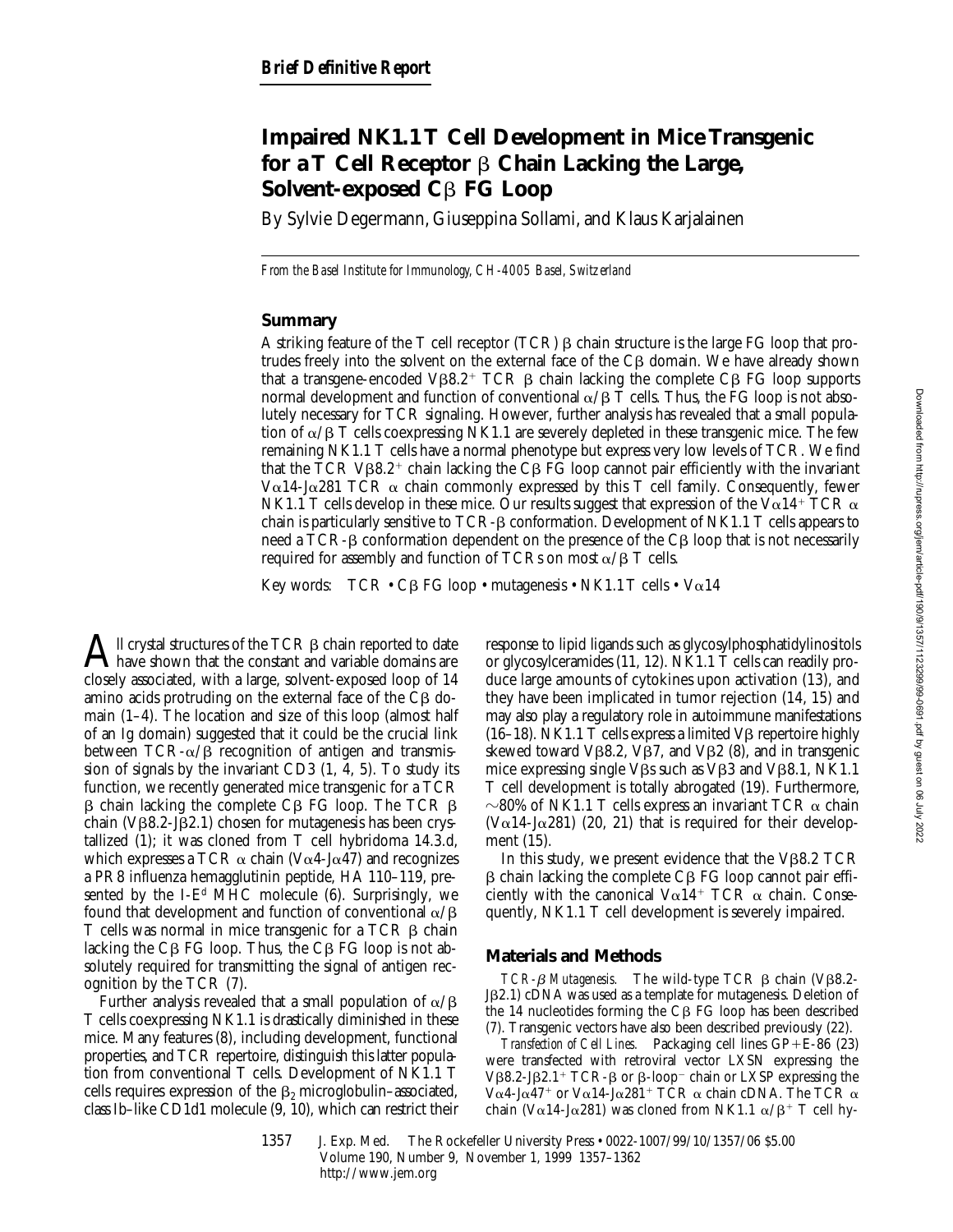bridoma total RNA provided by R. MacDonald (Ludwig Institute for Cancer Research, Lausanne, Switzerland). After appropriate selection of the packaging cells, the infectious supernatants were used to infect  $TCR^-$  hybridomas (24) as previously described (25). The TCR- $\beta$  or  $\beta$ -loop<sup>-</sup> chain was first introduced into the hybridomas and, after neomycin selection (G418; 1 mg/ml), these cells were superinfected with TCR  $\alpha$  chain by culturing them on packaging lines producing LXSP TCR- $\alpha$  V $\alpha$ 4-J $\alpha$ 47 or V $\alpha$ 14-J $\alpha$ 281. The hybridomas were then maintained in IMDM supplemented with 2% FCS, neomycin, and puromycin  $(10 \mu g/ml)$ . TCR expression was tested by FACS™ as early as 4 d after selection. Stable transfectants were maintained in G418 and puromycin-containing medium.

*TCR Immunoprecipitation and Western Blot Analysis.* Hybridomas were lysed at  $2 \times 10^7$  cells/ml in 1% Triton X-100 (Bio-Rad Labs.), 150 mM NaCl, 20 mM Tris/HCl, and 5 mM EDTA, pH 7.5, buffer containing complete protease inhibitors (Boehringer Mannheim) for 30 min at  $4^{\circ}$ C. Lysates cleared of cell debris were immunoprecipitated with purified mAb F23.1 (2  $\mu$ g/ml) and protein G–Sepharose (Pharmacia). After washing with lysis buffer and PBS, the lyophilized pellets were resuspended in reducing SDS buffer, loaded on a 4–12% Bis-Tris precast gel (Novex), and transferred onto nitrocellulose membrane Hybond-C extra (Amersham). Blots were probed in PBS 6% blotting blocker nonfat milk (Bio-Rad Labs.) and 0.2% Tween with purified mAb H58 (anti-C $\alpha$ ), followed by goat anti–hamster horseradish peroxidase–labeled mAb (Southern Biotechnology Associates, Inc.) or biotinylated F23.1  $(anti-V\beta8)$  mAb followed by streptavidin–horseradish peroxidase (Southern Biotechnology Associates, Inc.). The proteins were detected with a chemiluminescent detection system (Pierce Chemical Co.).

*Mice.* BALB/c and C56BL/6 mice were purchased from IFFA-Credo. The TCR-b knockout mice have been described (26) and were bred in our specific pathogen–free animal facility with the TCR- $\beta$  or TCR  $\beta$ -loop<sup>-</sup> transgenic mice.

*Cell Suspension, Flow Cytometry, and Antibodies.* Cell suspensions from thymi were depleted of  $CD8^+$  T cells with anti-CD8 31M antibody (27) and complement treatment (Cedarlane Labs.), and liver cells were simply ficolled to eliminate red cells before immunofluorescence stainings, performed as previously described (28). Flow cytometric analyses were performed on a FACSCalibur™ equipped with CELLQuest software (Becton Dickinson). The reagents used were mAbs 145-2C11 (anti-CD3e), NKR-P1C (anti-NK1.1), H57-597 (anti-C $\beta$ ), RM4-5 (anti-CD4), IM7 (anti-CD44, Pgp-1), TM- $\beta$ 1 (anti–IL- $2R \beta$  chain), MEL-14 (anti-CD62L) (all seven mAbs purchased from PharMingen), biotinylated F23.1  $\alpha$  (anti-V $\beta$ 8.1,2,3), and second step reagent streptavidin–allophycocyanin (Molecular Probes, Inc.).

*Single-Cell Reverse Transcriptase–PCR.* Single NK1.1<sup>+</sup>CD3<sup>+</sup> cells were sorted into polycarbonated 96-well plates (one cell per well in  $5 \mu$  of PBS) and immediately frozen on dry ice and stored at  $-70^{\circ}$ C. To prepare cDNA, the plate was heated up to 65 $^{\circ}$ C for 1 min before adding into each well 10  $\mu$ l of the reverse transcriptase (RT)-PCR mix (reverse transcriptase Superscript II; GIBCO BRL) for 1 h at  $42^{\circ}$ C under standard reaction conditions. After heat inactivation of the enzyme  $(2 \text{ min at } 95^{\circ} \text{C})$ , DNA amplification was carried out as described (29). 75  $\mu$ l of a PCR mix containing Taq polymerase and the primers necessary for DNA amplification of the V $\alpha$ 14<sup>+</sup> TCR  $\alpha$  chain (5' V $\alpha$ 14 CTA- $AGCACAGCACGCTGCACA$  [reference 20]; 3'  $C\alpha$  ATG- $GATCCTCAACTGGACCACAGCCTCA)$  and  $V\beta8.2^+$  TCR  $\beta$  chain (5' Vβ8.2 CTTGAGCTCAAGATGGGCTCCAGGCT-CTTC; 3' JB2.1 CTGCTCAGCATAACTCCCCCG) were added to the wells for the first round of PCR (30 cycles). An aliquot from this PCR  $(1 \mu l)$  was used for a second round of PCR  $(35 \text{ cycles})$ to individually reamplify the V $\alpha$ 14<sup>+</sup> TCR  $\alpha$  chain or V $\beta$ 8.2<sup>+</sup> TCR  $\beta$  chain using the same specific primers.

## **Results and Discussion**

To avoid any influence of the endogenous  $\beta$  locus on the expression of the mutated  $\beta$  chain, mice transgenic for the V $\beta$ 8.2<sup>+</sup> TCR  $\beta$  chain lacking the C $\beta$  FG loop ( $\beta$ -loop<sup>-</sup>) were backcrossed to TCR- $\beta$ <sup>-/-</sup> mice (26). T cell development in these mice was compared with that in wild-type V $\beta$ 8.2<sup>+</sup> TCR  $\beta$  chain transgenic mice, also with a  $\beta^{-2}$ background. As described in our previous study (7), peripheral T cells from mice transgenic for the TCR  $\beta$  or  $\beta$ -loop<sup>-</sup> chain express equal levels of the TCR–CD3 complex, and whereas the anti-V $\beta$ 8 F23.1 mAb recognizes all T cells, the  $C\beta$ -specific H57 mAb does not stain cells expressing the TCR  $\beta$ -loop<sup>-</sup> chain (Fig. 1; reference 4). It is worth pointing out that in the absence of the  $C\beta$  FG loop, the anti- $CD3\epsilon$  2C11 mAb stains better, suggesting that the epitope recognized is more accessible, a result that might not be surprising, as one of the CD3e chains is physically adjacent to the  $\beta$  chain in the TCR–CD3 complex (5).

We consistently found that  $TCR \beta$ -loop<sup>-</sup> transgenic mice have significantly fewer NK1.1  $\alpha/\beta$ <sup>+</sup> T cells in the thymus, liver, and spleen (data not shown) in comparison to TCR-b transgenic mice or wild-type littermates (Fig. 2). Thus, a mutation in the C<sub>B</sub> domain can notably alter development of NK1.1  $\alpha$ / $\beta$  T cells. This result was puzzling, considering that conventional  $\alpha/\beta$  T cells are normal in TCR  $\beta$ -loop<sup>-</sup> transgenic mice (7). Furthermore, the mutated  $TCR$   $\beta$  chain uses  $V\beta8.2$ , a variable region that is usually expressed by  $>40\%$  of NK1.1  $\alpha$ / $\beta$  T cells (30). Hence, monoclonal expression of



**Figure 1.** T cells expressing the V $\beta$ 8.2<sup>+</sup> TCR  $\beta$  chain lacking the FG loop cannot be stained with the C $\beta$ -specific H57 mAb. LN cell suspensions from  $TCR$ - $\beta$  and  $\beta$ -loop<sup>-</sup> transgenic mice were stained with anti-CD3 together with anti-V $\beta$ 8 or anti-C $\beta$  mAb.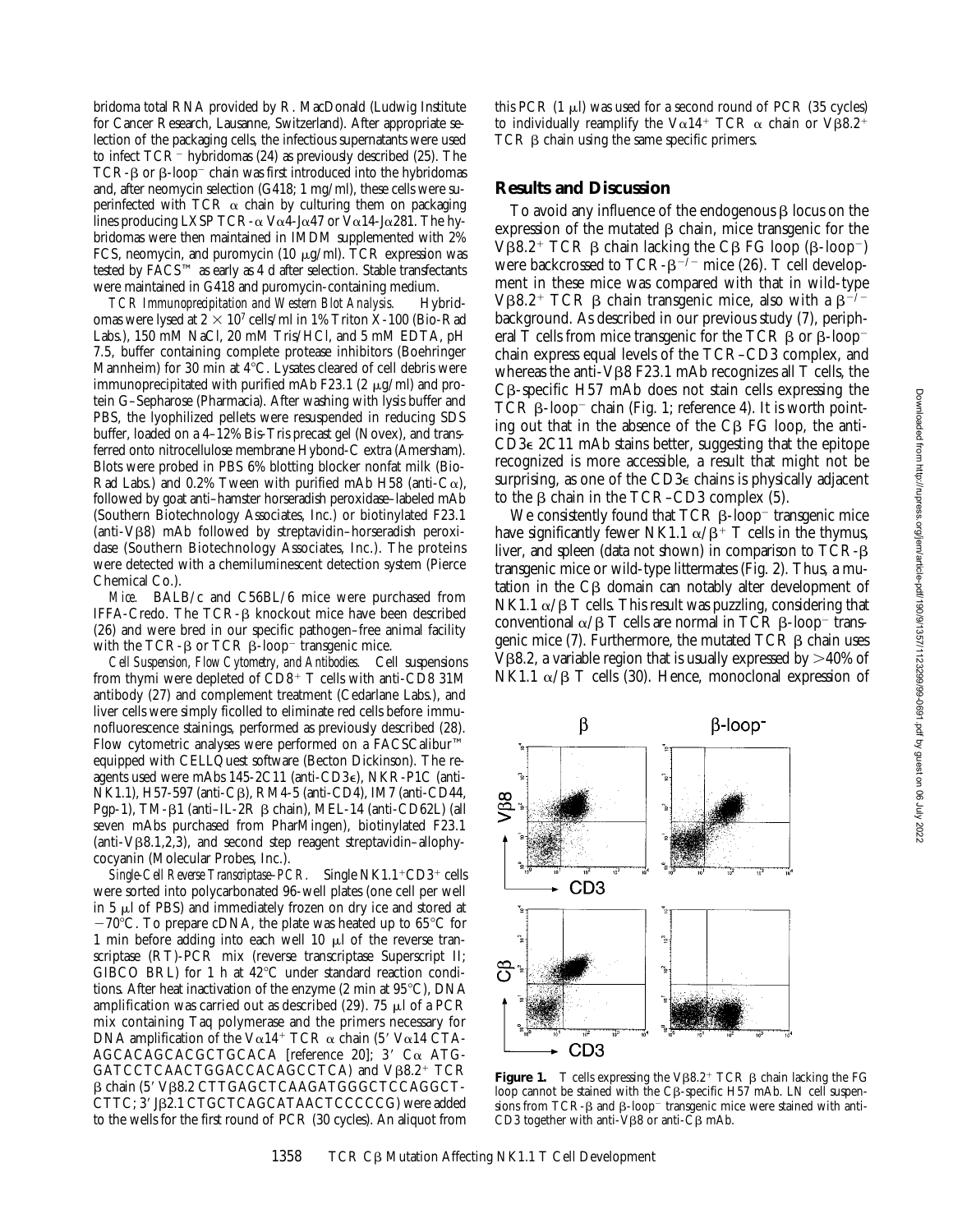

**Figure 2.** Decreased amount of NK1.1 T cells in TCR  $\beta$ -loop<sup>-</sup> transgenic mice. Cell suspension from thymi previously depleted of  $CD8<sup>+</sup>$ cells and livers from nontransgenic littermates (WT) or  $TCR-\overset{\circ}{\beta}$  or  $\beta$ -loop<sup>-</sup> transgenic mice were double stained with anti-NK1.1 together with anti- $C\beta$  (to stain all T cells in WT mice) or anti-V<sub>B8</sub> (which stains all T cells in transgenic mice) antibodies. Numbers express the percentages of total adjacent gated dots.

the wild-type V $\beta$ 8.2<sup>+</sup> TCR  $\beta$  chain allows NK1.1 T cell development comparable to that of nontransgenic littermates. Characteristically, NK1.1 T cells express intermediate levels of TCR  $(8)$ . Interestingly, in TCR  $\beta$ -loop<sup>-</sup> transgenic mice, TCR expression on the few remaining NK1.1 T cells is even lower than in control animals; these cells express about four times less  $TCR$  than do those in wild-type  $\beta$ -transgenic mice (Fig. 3). Otherwise, NK1.1 T cells in  $\beta$ -loop<sup>-</sup> transgenic mice express normal levels of CD4 and are  $CD44+CD62$ ligand (L)<sup>-</sup> and IL-2R $\beta$ <sup>+</sup>, as expected for this T cell population (8). CD1d, a  $\beta_2$  microglobulin–associated molecule required for NK1.1 T cell development (9, 10), is also expressed at normal levels in  $TCR$   $\beta$ -loop<sup>-</sup> transgenic mice (data not shown).

To determine if development of NK1.1  $\alpha/\beta$ <sup>+</sup> T cells could be rescued by the expression of endogenous  $\beta$  chains, as has been described for other  $TCR-\beta$  transgenic mice (19), we studied NK1.1 T cell frequency in TCR  $\beta$ -loop<sup>-</sup> transgenic mice on a  $\beta^{+/-}$  background. We have already observed that in these mice, inhibition of  $\beta$  rearrangements via allelic exclusion is not total, and  $\sim$ 10–20% of peripheral T cells can express endogenous  $\beta$  chains (data not shown). NK1.1  $\alpha/\beta$ <sup>+</sup> T cells expressing endogenous  $\beta$  and  $\beta$ -loop<sup>-</sup>

chains could be distinguished by the  $C\beta$ -specific H57 mAb, which cannot stain  $T$  cells expressing the mutated  $\beta$  chain (Fig. 1). As shown in Fig. 4, expression of endogenous  $\beta$ chains can rescue NK1.1 T cell development to a certain extent. NK1.1  $C\beta^+$  cells appear in the livers of TCR  $\beta$ -loop<sup>-</sup> transgenic mice on a  $\beta^{+/-}$  background. Yet these cells only account for about one-third of the whole NK1.1 T cell population. The NK1.1  $C\beta$ <sup>-</sup> T cells are still predominant. There are two populations of NK1.1  $V\beta8^+$  cells, which express either intermediate or low TCR levels in TCR  $\beta$ -loop<sup>-</sup> transgenic mice on a  $\beta^{+/-}$  background. Interestingly, expression of endogenous  $\beta$  chains accounts for most of the NK1.1 T cells expressing intermediate TCR levels. Thus, expression of endogenous  $\beta$  chains did rescue some NK1.1 T cell development and restore TCR expression to intermediate levels. This result strongly suggested that the  $C\beta$  FG loop is needed for efficient TCR assembly in NK1.1 T cells.

As most NK1.1  $\alpha/\beta$ <sup>+</sup> T cells express an invariant V $\alpha$ 14-Jα281 TCR  $\alpha$  chain (20, 21), and the mutant TCR  $\beta$  chain is expressed at normal levels by conventional  $\alpha/\beta$  T cells (Fig. 1) but not by NK1.1 T cells (Fig. 3), we assessed whether the mutant V $\beta$ 8.2<sup>+</sup> TCR  $\beta$  chain could still pair with the V $\alpha$ 14<sup>+</sup> TCR  $\alpha$  chain. TCR<sup>-</sup> hybridomas were



1359 Degermann et al. Brief Definitive Report

**Figure 3.** The remaining NK1.1 T  $\overline{\text{cells}}$  in TCR  $\beta$ -loop<sup>-</sup> transgenic mice have a normal phenotype. Liver cell suspensions from TCR- $\beta$  or  $\beta$ -loop<sup>-</sup> transgenic mice were triple stained with anti-NK1.1, anti-V $\hat{\beta}$ 8, and either anti-CD4 or anti-CD44 or anti-CD62L or anti-IL-2Rβ mAbs. Histograms represent  $NK1.1+V\beta8+$  gated events. Numbers in parentheses represent the mean fluorescence intensity of Vβ8 staining. Negative controls of V<sub>B</sub>8 staining are shown (dashed lines).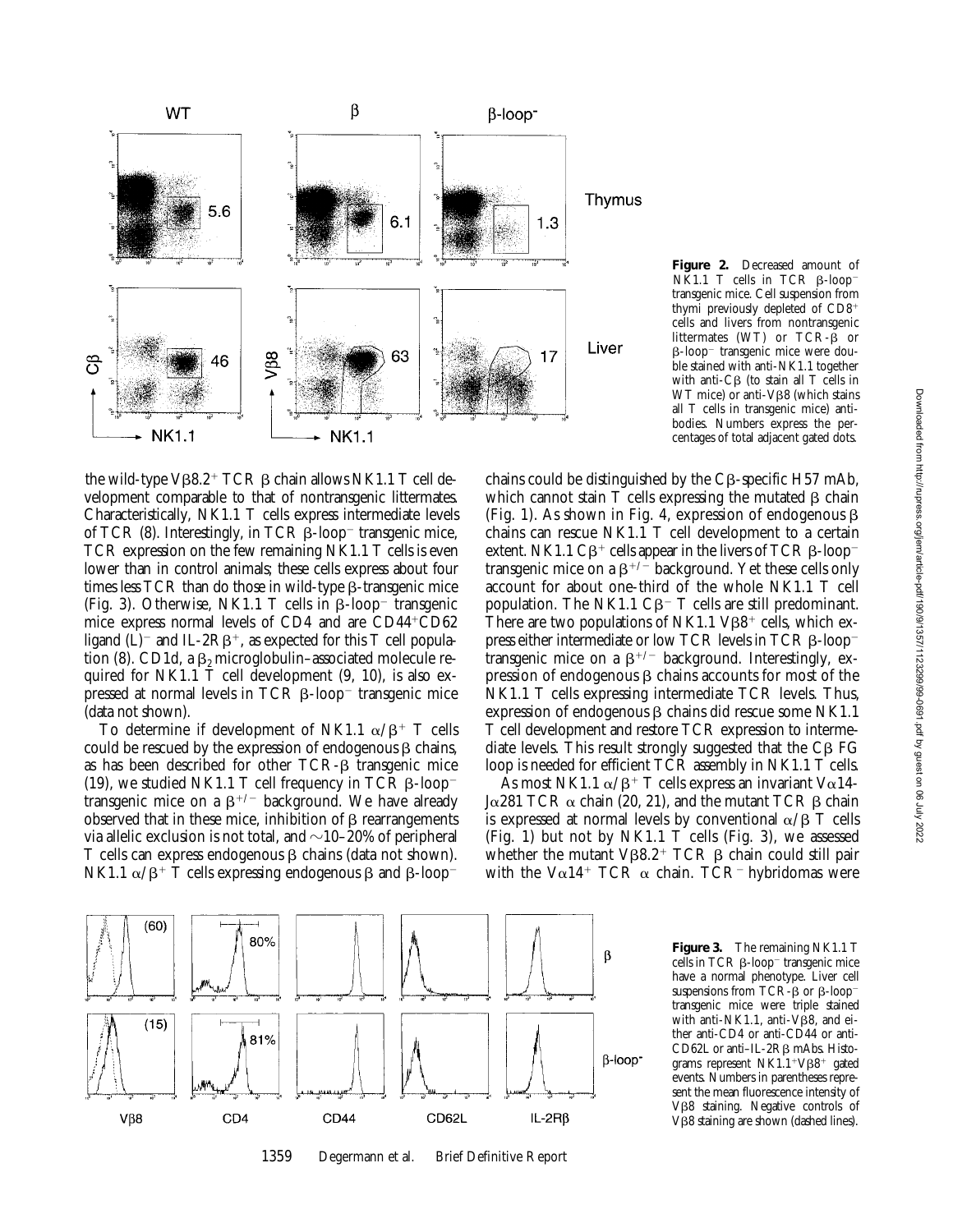

**Figure 4.** Expression of endogenous TCR  $\beta$  chains can rescue some NK1.1 T cell development. Liver cell suspensions from TCR  $\beta$ ,  $\beta$ -loop<sup>-</sup> transgenic with a  $\beta^{-/-}$  background ( $\beta$ -loop<sup>-</sup>  $\beta$ -endo<sup>-/-</sup>) or  $\beta^{-/-}$  background ( $\beta$ -loop<sup>-</sup>  $\beta$ -endo<sup>-/+</sup>) were triple stained with anti-NK1.1, anti- $\overline{C}$ B, and anti- $\overline{V}$ B8 mAbs. Numbers in dot plots are percentages of the total adjacent gated dots. Histograms represent expression of  $C\beta$  (in  $\beta$ -loop<sup>-</sup> transgenic mice with a  $\beta$ <sup>-/-</sup> or  $\beta$ <sup>-/+</sup> background) for the  $NK1.1^+$  gated population expressing either intermediate ( $NK1.1^+V\beta8^{int}$ ) or low levels of TCR (NK1.1<sup>+</sup>V $\beta$ 8<sup>low</sup>).

transfected with cDNAs coding for either the wild-type TCR  $\beta$  or  $\beta$ -loop<sup>-</sup> chain together with the V $\alpha$ 14<sup>+</sup> TCR  $\alpha$  chain or V $\alpha$ 4<sup>+</sup> TCR  $\alpha$  chain (the original partner of the nonmutated  $\beta$  chain) cDNAs. As shown in Fig. 5 A, the TCR  $\beta$ -loop<sup>-</sup> chain clearly pairs with and is expressed on the cell surface with the V $\alpha$ 4<sup>+</sup> TCR  $\alpha$  chain but is barely detectable on the cell surface with the V $\alpha$ 14<sup>+</sup> TCR  $\alpha$ chain. In contrast, the wild-type  $TCR$   $\beta$  chain is expressed on the cell surface with both  $\alpha$  chains (Fig. 5). However, the V $\alpha$ 14<sup>+</sup> TCR is expressed at lower levels than is the  $V\alpha$ 4<sup>+</sup> TCR. This observation may reflect the in vivo situation in which a TCR on NK1.1 T cells is expressed at lower levels than on conventional  $\alpha/\beta$  T cells. To assess whether impaired cell surface expression of the  $TCR$  wild-type  $\beta$ and  $\beta$ -loop<sup>-</sup> chain together with the V $\alpha$ 14<sup>+</sup> TCR  $\alpha$  chain is due to a problem of pairing, TCRs from the transfectants were immunoprecipitated with anti- $V\beta8$  mAb. As can be seen in Fig. 5 B, the TCR  $\alpha$  chain can be coimmunoprecipitated with the TCR  $\beta$  chain in all transfectants expressing the TCR on the cell surface. In contrast, the  $Va14^+$ TCR  $\alpha$  chain cannot be coimmunoprecipitated with the mutant  $\beta$  chain in detectable amounts. This result implies that the V $\alpha$ 14<sup>+</sup> TCR  $\alpha$  chain pairs very poorly with the  $V\beta8$ <sup>+</sup> TCR  $\beta$  chain lacking the C $\beta$  FG loop. It is worth pointing out that in the hybridomas producing the wildtype  $\beta$  and  $V\alpha$ 14<sup>+</sup> chains, many fewer assembled  $\alpha/\beta$  dimers can be immunoprecipitated compared with control  $V\beta8.2/$  $V\alpha$ 4 dimers. This latter result suggests that mere physical constraints on the assembly of the  $\beta$  chain with the V $\alpha$ 14<sup>+</sup> TCR  $\alpha$  chain exist and is consistent with the low TCR expression on normal NK1.1 T cells.

Next, we assessed whether the NK1.1  $\alpha/\beta$ <sup>+</sup> T cells that do develop in  $TCR \beta-loop$  transgenic mice express the  $V\alpha$ 14<sup>+</sup> TCR  $\alpha$  chain by performing RT-PCR on single NK1.1 CD3<sup>+</sup> T cells sorted from TCR- $\beta$  and  $\beta$ -loop<sup>-</sup> transgenic mice. As summarized in Table I, the frequency of NK1.1 T cells expressing V $\alpha$ 14 is not significantly decreased in TCR  $\beta$ -loop<sup>-</sup> transgenic mice in comparison to wild-type TCR- $\beta$  transgenic animals. One has to keep in



**Figure 5.** Inefficient pairing of the V $\alpha$ 14<sup>+</sup> TCR  $\alpha$  chain with the V $\beta$ 8.2<sup>+</sup> TCR  $\beta$  chain lacking the complete C $\beta$  FG loop. (A) TCR<sup>-</sup> hybridomas were transfected with either the VB8.2<sup>+</sup> wild-type TCR  $\beta$  or  $\beta$ -loop<sup>-</sup> chain, together with the V $\alpha$ 14<sup>+</sup> TCR  $\alpha$  chain or V $\alpha$ 4<sup>+</sup> TCR  $\alpha$  chain. Stable transfectants were stained with biotinylated anti-CD3 mAb, followed by streptavidin–allophycocyanin. Stainings of cells transfected with only the TCR b or b-loop<sup>2</sup> chain are shown as controls. Numbers in parentheses represent the mean fluorescence intensities of CD3 staining. (B) TCRs of transfected hybridomas or VB8<sup>+</sup> T hybridoma control (A5) (8.0, 8.0, 10.0, 14.0, 20.0, 20.0, and 8.0  $\times$  10<sup>7</sup> cells per lane, respectively, from left to right) were immunoprecipitated with anti-V $\beta$ 8 mAb (F23.1), electrophoresed on a 4-12% gel in reducing conditions, and blotted with anti-C $\alpha$  (H58) or anti-V $\beta$ 8 mAb as described in Materials and Methods. Numbers represent protein molecular mass (kD).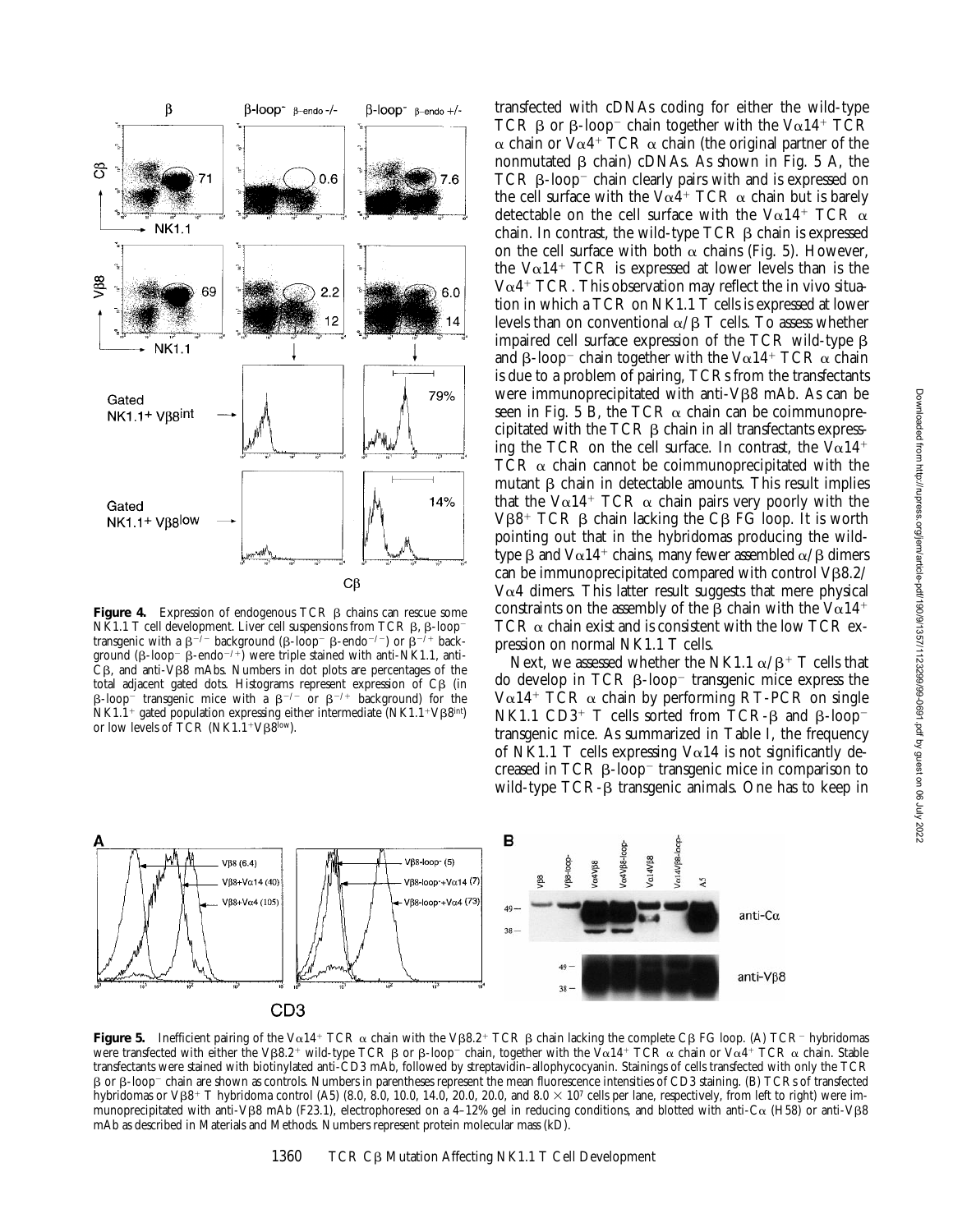| Table I. | Expression of the $V\alpha 14^+$ TCR $\alpha$ Chain by the         |  |
|----------|--------------------------------------------------------------------|--|
|          | Remaining NK1.1 T Cells in TCR β-loop <sup>-</sup> Transgenic Mice |  |

|                            | Number of $NK1.1+CD3+$ cells |                           |  |
|----------------------------|------------------------------|---------------------------|--|
|                            | $VB8.2^+$                    | $V\alpha$ 14 <sup>+</sup> |  |
| β                          | 27/27                        | 20/27 (74%)               |  |
| $\beta$ -loop <sup>-</sup> | 30/30                        | 21/30 (70%)               |  |

Liver cell suspensions from TCR- $\beta$  or  $\beta$ -loop<sup>-</sup> transgenic mice were double stained with anti-NK1.1 and anti-CD3 mAbs. Double-stained cells were sorted individually to perform RT-PCR as described in Materials and Methods. cDNA encoding the V $\alpha$ 14<sup>+</sup> TCR  $\alpha$  chain was amplified as well as the V $\beta$ 8.2<sup>+</sup> TCR  $\beta$  chain used as positive control for the reaction. Numbers in parentheses represent percentages of  $V\beta8.2^+$ cells that were  $V\alpha 14^+$ . A representative experiment is shown here.

mind, however, that there are few NK1.1 T cells in the mutant mice, and these express much lower levels of TCR (Fig. 3). This, together with biochemical data, strongly suggests that in  $TCR \beta-loop$  transgenic mice, both the impaired development of NK1.1 T cells and their weak TCR expression is due to the physical constraints on the assembly of the  $\beta$  chain lacking the C $\beta$  FG loop with the V $\alpha$ 14<sup>+</sup> TCR  $\alpha$  chain.

We have previously shown that in conventional T cells expressing  $V\beta8.2$ , deletion of the C $\beta$  FG loop has no effect on  $V\alpha$  (7) and J $\alpha$  repertoire usage (our unpublished data). This result suggested that no drastic conformational changes in the  $TCR$   $\beta$  chain were created by the mutation. However, in this study we clearly show that expression of the V $\alpha$ 14<sup>+</sup>  $\alpha$  chain is sensitive to deletion of the C $\beta$  FG loop. Therefore, deletion of the C<sub>B</sub> FG loop must create some subtle change in  $TCR$   $\beta$  chain conformation. It seems that expression of the V $\alpha$ 14<sup>+</sup>  $\alpha$  chain does not allow much structural flexibility of the TCR, as it is particularly sensitive to  $TCR$   $\beta$  chain conformation. Its expression might impose stringent constraints on  $\alpha/\beta$  assembly. This could at least partially explain why the  $V\beta$  repertoire of NK1.1 T cells is relatively limited (30). Pairing with the apparently conformation-sensitive V $\alpha$ 14-J $\alpha$ 281 TCR  $\alpha$  chain could be the initial pressure on  $V\beta$  usage in NK1.1 T cells (19). Recently, results obtained by using  $V\alpha$ 14-transgenic mice suggested that selection was the main force in shaping the NK1.1 T cell repertoire (31). Here we have shown that in addition to selection, differential  $V\alpha-V\beta$  pairing can also potentially influence the NK1.1 T cell diversity. In summary, our data show that subtle changes in the  $TCR \beta$  chain conformation (which do not seem to affect conventional V $\beta$ 8.2<sup>+</sup>  $\alpha$ / $\beta$  TCRs) can substantially alter pairing with the  $V\alpha$ 14<sup>+</sup>  $\alpha$  chain and impair NK1.1 T cell development.

We thank R. MacDonald for providing total RNA from NK1.1  $\alpha/\beta$ <sup>+</sup> T cell hybridoma. We are grateful to Susan Gilfillan and Ed Palmer for critical reading of the manuscript.

The Basel Institute for Immunology was founded and is supported by F. Hoffmann-La Roche Ltd., Basel, Switzerland.

Address correspondence to Sylvie Degermann, Basel Institute for Immunology, Grenzacherstr. 487, CH-4005 Basel, Switzerland. Phone: 41-61-605-1249; Fax: 41-61-605-1364; E-mail: degermann@bii.ch

*Submitted: 22 April 1999 Revised: 25 August 1999 Accepted: 26 August 1999*

### **References**

- 1. Bentley, G., G. Boulot, K. Karjalainen, and R. Mariuzza. 1995. Crystal structure of the  $\beta$  chain of a T cell antigen receptor. *Science.* 267:1984–1987.
- 2. Garcia, K., M. Degano, R. Stanfield, A. Brunmark, M. Jackson, P. Peterson, L. Teyton, and I. Wilson. 1996. An  $\alpha/\beta$  T cell receptor structure at 2.5 Å and its orientation in the TCR-MHC complex. *Science.* 274:209–219.
- 3. Garboczi, D., P. Ghosh, U. Utz, Q. Fan, W. Biddison, and D. Wiley. 1996. Structure of the complex between human T-cell receptor, viral peptide and HLA-A2. *Nature.* 384: 134–141.
- 4. Wang, J., K. Lim, A. Smolyar, M. Teng, J. Liu, A. Tse, R. Hussey, Y. Chishti, C. Thomson, R. Sweet, et al. 1998. Atomic structure of an  $\alpha/\beta$  T cell receptor (TCR) heterodimer in complex with an anti-TCR fab fragment derived from a mitogenic antibody. *EMBO (Eur. Mol. Biol. Organ.) J.* 17:10–26.
- 5. Ghendler, Y., A. Smolyar, H. Chang, and E. Reinherz. 1998. One of the CD3e subunits within a T cell receptor complex lies in close proximity to the  $C\beta$  FG loop. *J. Exp. Med.* 187:1529–1536.
- 6. Weber, S., A. Traunecker, F. Oliveri, W. Gerhard, and K. Karjalainen. 1992. Specific low-affinity recognition of major histocompatibility complex plus peptide by soluble T-cell receptor. *Nature.* 356:793–796.
- 7. Degermann, S., G. Sollami, and K. Karjalainen. 1999. T cell receptor  $\beta$  chain lacking the large solvent-exposed C $\beta$  FG loop supports normal  $\alpha/\beta$  T cell development and function in transgenic mice. *J. Exp. Med.* 189:1679–1683.
- 8. Bendelac, A., M. Rivera, S. Park, and J. Roark. 1997. Mouse CD1-specific NK1 T cells: development, specificity, and function. *Annu. Rev. Immunol.* 15:535–562.
- 9. Mendiratta, S., W. Martin, S. Hong, A. Boesteanu, S. Joyce, and K.L. Van. 1997. CD1d1 mutant mice are deficient in nat-